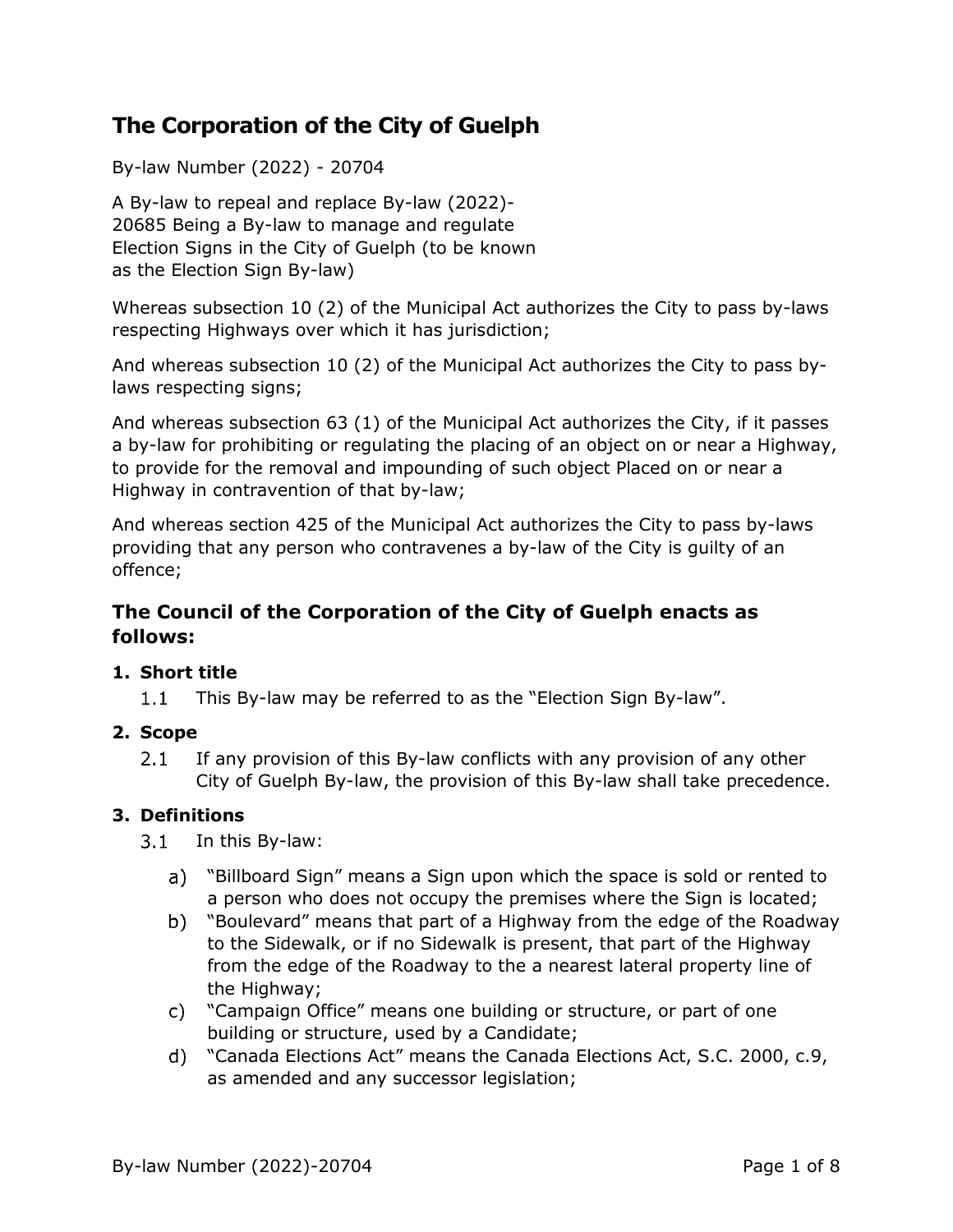- "Candidate" means a person who has been nominated or registered under the Canada Elections Act, the Election Act, or the Municipal Elections Act, 1996;
- "City" means The Corporation of the City of Guelph;  $f$ )
- "City Clerk" means the City Clerk or his or her designate;
- "Election Act" means the Election Act, R.S.O. 1990, c.E.6, as amended and any successor legislation;
- "Election Sign" means any Sign promoting, supporting, opposing or  $\vert$ taking a position with respect to:
	- i. A question, law or by-law submitted to the electors under the Canada Elections Act, the Election Act, the Municipal Elections Act, 1996, or any other legislation;
	- ii. An issue associated with a person or political party participating in an election under the Canada Elections Act, the Election Act or the Municipal Elections Act, 1996; or
	- iii.A Candidate or political party participating in an election under the Canada Elections Act, the Election Act or the Municipal Elections Act, 1996;
- "Election Sign Permit" means a permit issued under this By-law; j).
- "Highway" includes a common and public highway, street, avenue, parkway, driveway, square, place and includes any bridge, trestle, viaduct or other structure forming part of the highway and includes the Boulevards and any area between the lateral property lines of the highway;
- $\mathbf{D}$ "Highway Traffic Act" means the Highway Traffic Act, R.S.O. 1990, c.H.8, and Ontario Regulations thereunder, as amended from time to time, and any successor legislation;
- m) "Issuer of License" means the Manager of Bylaw Compliance and Security, or any successor position thereto, or their designate;
- n) "Intersection Pedestrian Signal" means traffic control signals and/or a stop Sign;
- "Municipal Act" means the Municipal Act, 2001, S.O. 2001, c. 25, as amended and any successor legislation;
- "Municipal Elections Act, 1996" means the Municipal Elections Act, 1996, S.O. 1996, c.32, as amended and any successor legislation;
- "Municipal Law Enforcement Officer" means a person employed by the  $q)$ City of Guelph to enforce Municipal By-laws and also includes an officer of the Guelph Police Service and a Bylaw Officer;
- "Owner" means the person who Places or permits the placing of an r) Election Sign or any person described on the Election Sign, whose name, address or telephone number is on the Election Sign or who benefits from the message on the Election Sign and for the purposes of this Bylaw there may be more than one owner of an Election Sign;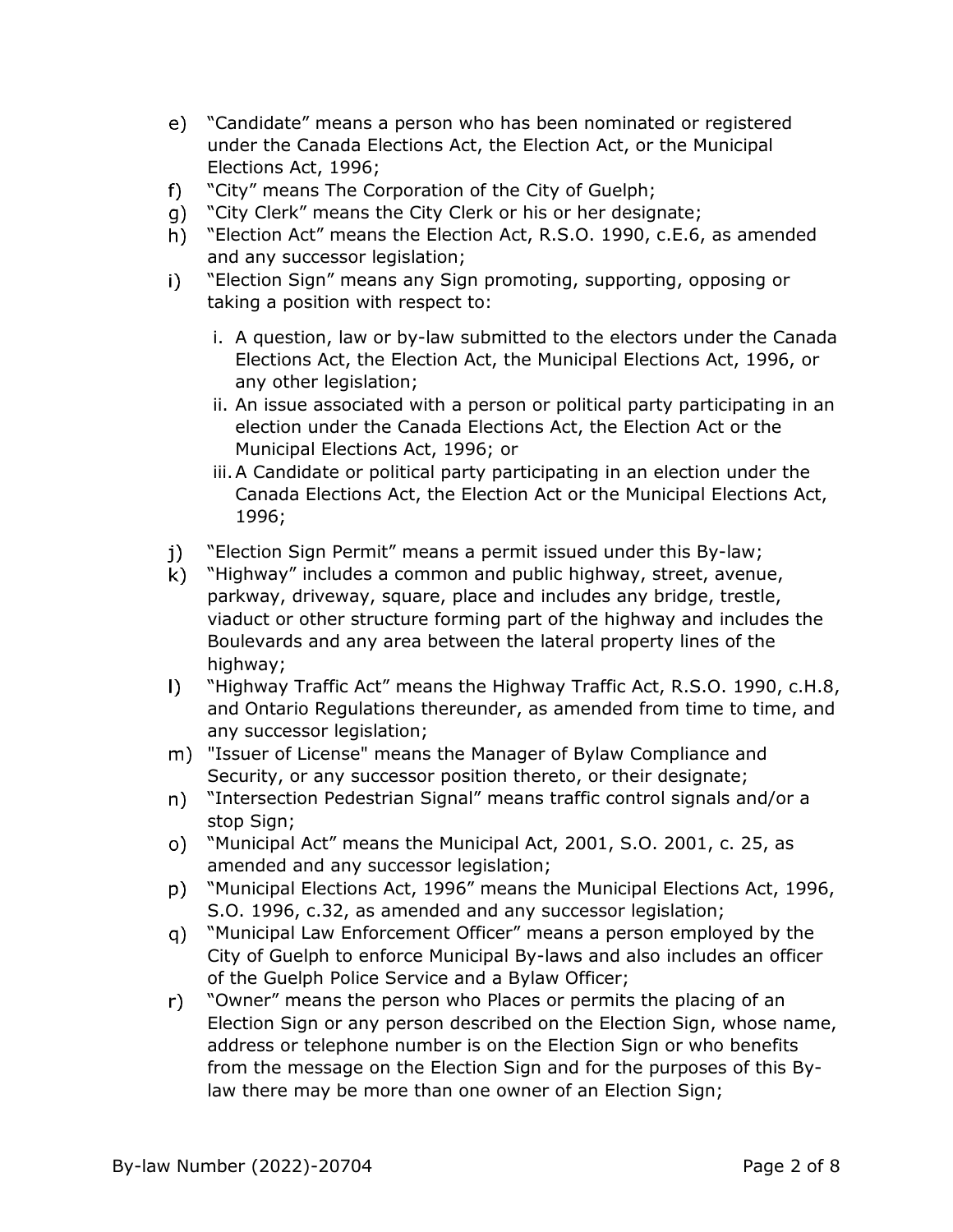- s) "Park" shall include any land or premises under the control and/or ownership of the City for park and recreational purposes and includes any lane, walkway or public parking area leading thereto, and also includes any and all buildings, structures, equipment, facilities, and improvements located in or on such land;
- "Place" means attach, affix, install, erect, build, construct, reconstruct, t) move or display;
- "Private Property" means real property that is not a Highway or Public Property;
- "Public Property" means real property owned or under the control of the City of Guelph, Provincial Government, Federal Government or any of their respective agencies, boards or commissions but, for the purposes of this By-law, does not include a Highway or real property where one or more persons reside;
- w) "Roadway" means that part of a Highway that is improved, designed or ordinarily used for vehicular traffic including reserved lanes, shoulders and curbs and gutters;
- "School Crossing" means any portion of a Roadway designated by by-law of the City, indicated as a school Zone by Signs on the Highway as prescribed by the Highway Traffic Act;
- y) "Sidewalk" means that part of a Highway with a surface that is improved, designed or ordinarily used for the use of pedestrians or bicycles and includes a multi-use path;
- z) "Sign" means any sign, surface or structure and any component or appurtenant parts, used or capable of being used as a visual medium to attract attention to a specific subject matter or to create a design or convey a message, and includes a banner, awning, canopy, marquee, menu board, poster and billboard;
- aa) "Sign Area" means the area of one side of a Sign where copy can be placed;
- bb) "Sign Height" means the vertical height of a Sign from the finished grade to the highest part of the Sign;
- "Third Party" means any person or entity, including but not limited to a corporation or trade union, who is not a registered Candidate, political party, or constituency association, who incurs expenses with respect to:
	- i. A question, law or by-law submitted to the electors under the Canada Elections Act, the Election Act, Municipal Elections Act, 1996 or any other legislation;
	- ii. An issue associated with a person or political party participating in an election under the Canada Elections Act, the Election Act or the Municipal Elections Act, 1996; or
	- iii.A Candidate or political party participating in an election under the Canada Elections Act, the Election Act or the Municipal Elections Act, 1996;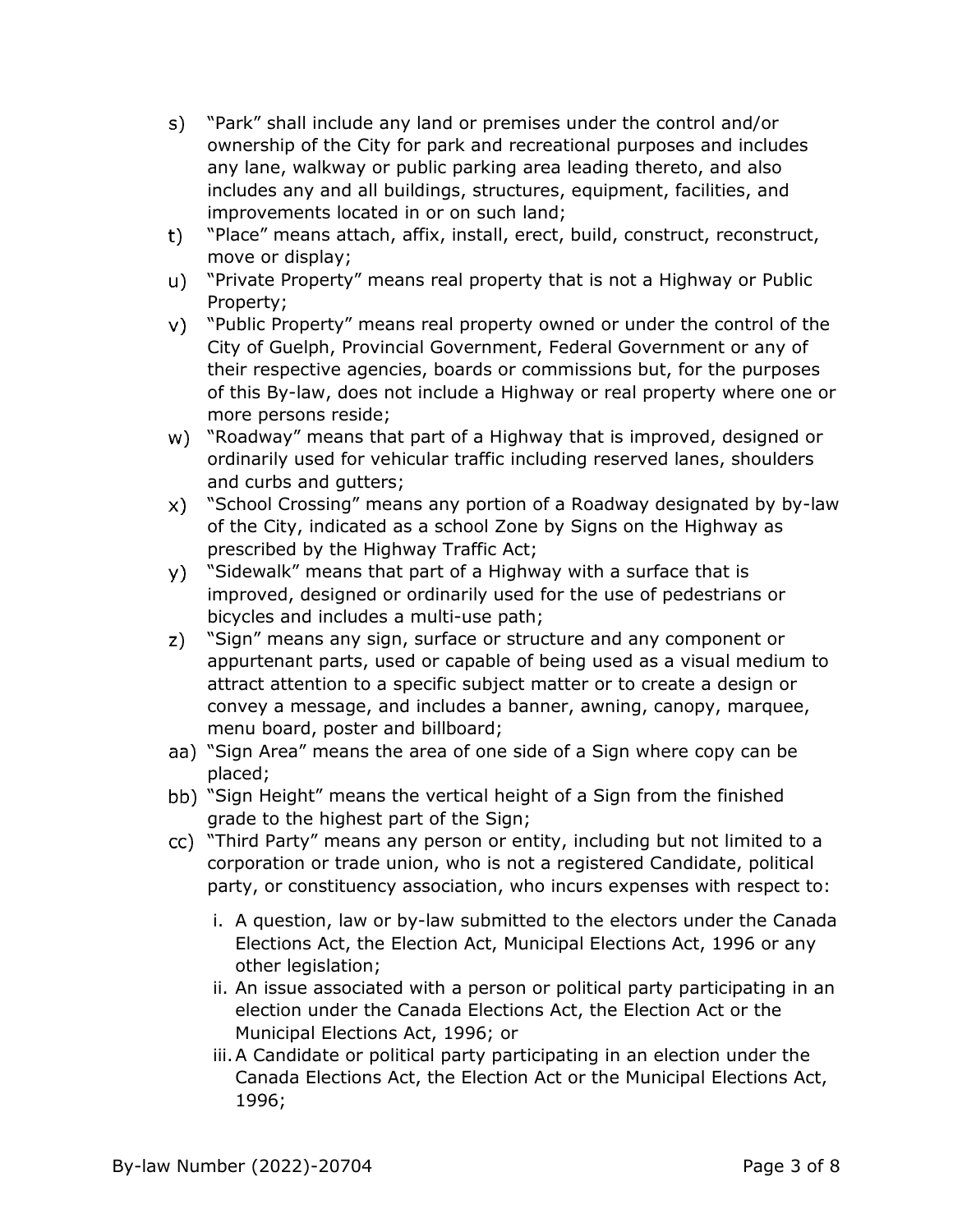- "Voting Place" means a place where electors cast their ballots and:
	- i. When a Voting Place is located on Public Property, includes all of the area enclosed by the lot lines of the Public Property and any Highway abutting; or
	- ii. When a Voting Place is located on Private Property, includes all of the common elements of the Private Property and any Highway immediately abutting; and
- "Zone" means an area designated for a particular land use or uses as established by the City's zoning By-law, as amended from time to time or any successor by-law.

#### **4. General requirements**

- $4.1$ No Owner shall place or permit to be placed an Election Sign outdoors within the geographic limits of the City except in accordance with this bylaw.
- $4.2$ No Owner shall Place or permit to be Placed an Election Sign without an Election Sign Permit in respect of such Election Signs.
- 4.3 Every Owner shall ensure compliance with the By-law.

## **5. Mandatory physical characteristics of election signs**

- $5.1$ With the exception of a Billboard Sign and an Election Sign on vehicles, no Owner shall Place or permit to be Placed an Election Sign that:
	- a) Is illuminated;
	- b) Has a Sign Area of more than 0.47 square metres, except 4.5 square metres in Industrial and Commercial Zones;
	- Has a Sign Height more than 2.13 metres; or
	- Interferes with the safe operation of vehicular traffic or the safety of pedestrians.
- $5.2$ No Election Sign shall be in a state of disrepair and every Owner shall ensure that the Owner's Election Signs remain in a state of repair.

#### **6. Contents of election signs**

- $6.1$ Each Election Sign shall identify who is responsible for the messaging.
- $6.2$ Each Third Party Sign shall identify the name of the registered Third Party, the municipality where the Third Party is registered and a telephone number, mailing address or email address at which the registered Third Party may be contacted.
- $6.3$ No Owner shall display the City's logo or the City's municipal election logo, in whole or in part, on any Election Sign.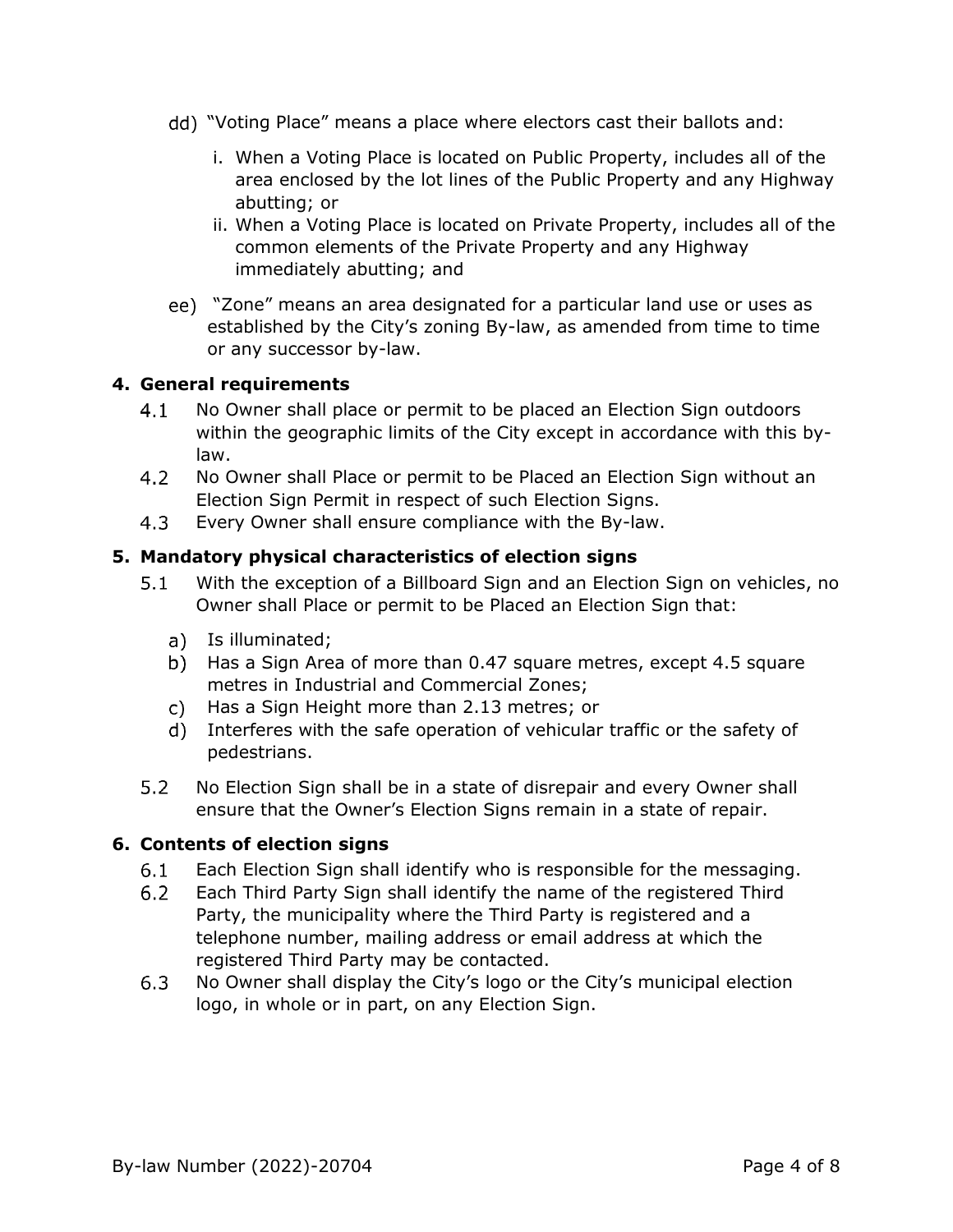## **7. Timing of placement**

- $7.1$ No Owner shall Place or permit to be Placed an Election Sign for a federal or provincial Election or by-election earlier than the issuance of the Writ of Election or By- Election.
- $7.2$ No Owner shall Place or permit to be Placed an Election Sign for a municipal election earlier than the day that the Candidate has been nominated or registered and no earlier than:
	- 45 days prior to Election Day in the year of a regular election; or
	- b) Nomination Day for a by-election.
- $7.3$ No Owner shall Place or permit to be Placed an Election Sign prior to the payment of the \$150.00 Election Sign Permit Fee.

#### **8. Locations in general**

- $8.1$ Election Signs are permitted in any Zone.
- $8.2$ No Owner shall Place or permit to be Placed an Election Sign for a municipal election in any ward that they are not officially nominated or registered in.
- 8.3 No Election Sign shall be located where it will interfere with the safe movement or visibility of any vehicle or pedestrian traffic or where it is a general hazard to public safety.
- 8.4 No Election Sign shall be located so as to obstruct or impede any fire escape, fire exit, door, window, scuttle, skylight, flue, air intake or air exhaust, nor so as to prevent or impede the free access of emergency personnel to any part of a building, including any emergency water connection or fire hydrant.
- $8.5$ No Election Sign shall be affixed to a tree, pipe, telephone pole, hydro pole, light standard or any other utility infrastructure.

#### **9. Election signs on private property**

- $9.1$ Only one single-sided or doubled-sided Election Sign per Candidate will be allowed per Private Property unless the Private Property consists of multiple residential properties, then one single-sided or double-sided Election Sign per Candidate per unit will be allowed, provided that the Signs are a minimum of 1 metre apart.
- $9.2$ Only one Election Sign per Candidate per 500 metres of frontage is allowed for commercial/industrial properties.
- $9.3$ No Owner shall Place or permit to be Placed an Election Sign on Private Property without the property owner's or an occupant's consent.

#### **10. Election signs on highways**

- 10.1 No Owner shall Place or permit to be Placed an Election Sign on a Highway so that the Election Sign:
	- a) Is on a Roadway;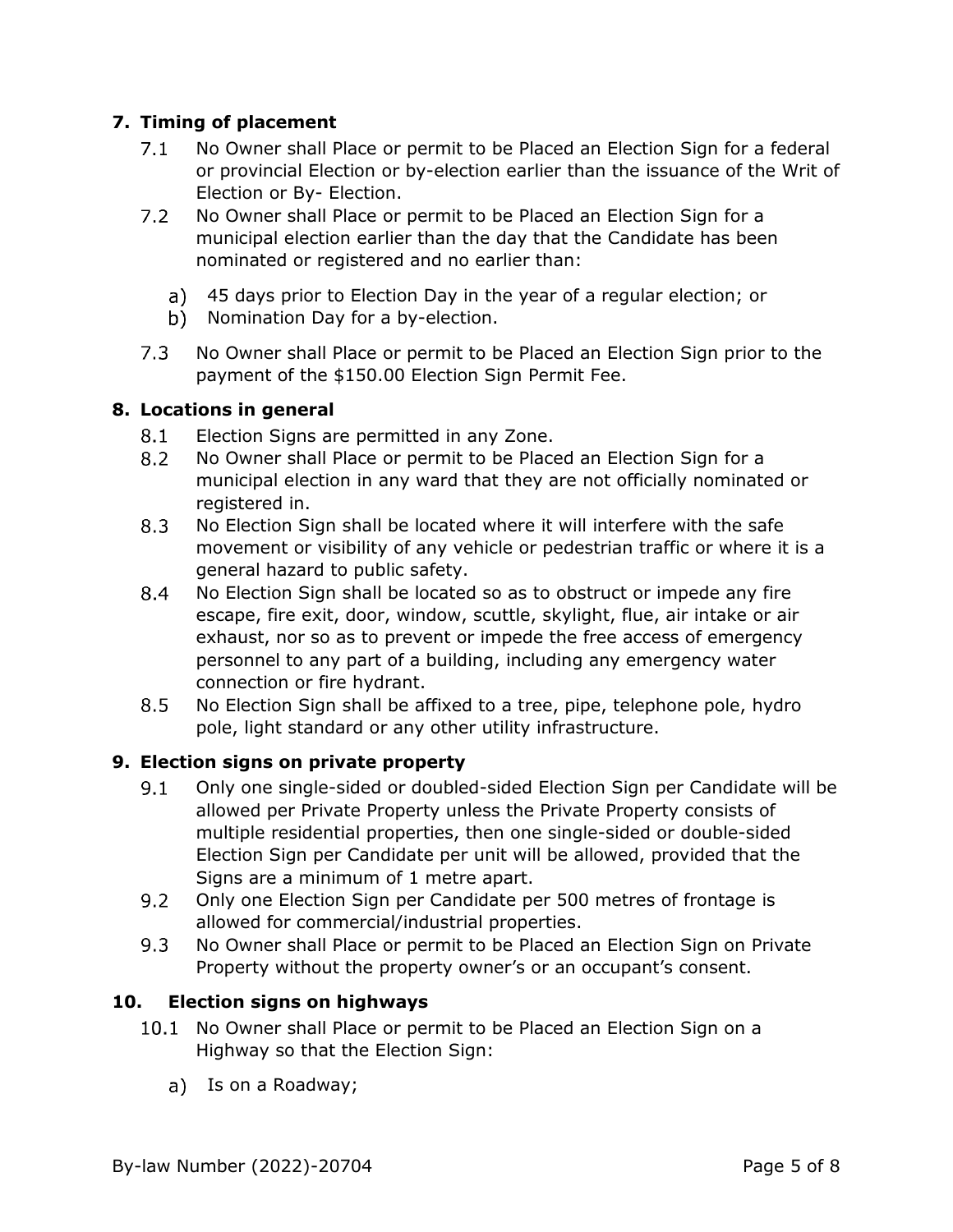- b) Impedes or obstructs the passage of pedestrians where they are reasonably expected to walk;
- c) Is within 1 metre of a curb or pavement edge;
- Is on a median or island located on a Roadway;
- e) Is on a median or island located within a Roadway;
- Is less than 3 metres from a School Crossing;  $f$ )
- g) Is less than 10 metres from an Intersection Pedestrian Signal;
- h) If on a Highway within a residential Zone, is less than 10 metres from another Election Sign for the same Candidate or Third Party; or
- If on a Highway within a commercial and/or industrial Zone, is less than  $\vert \cdot \rangle$ 50 metres from another Election Sign for the same Candidate or Third Party.
- 10.2 No Owner shall Place or permit to be Placed an Election Sign on a Highway structure.
- 10.3 No Owner shall dig, drill or drive into asphalt, concrete, brick or any other hard improved surface on a Highway when placing an Election Sign.
- 10.4 No Owner shall drill or drive into a wooden, metal, concrete or other Highway structure when placing an Election Sign.

#### **11. Election signs near voting places**

11.1 On any day when electors are casting their ballots, no Owner shall Place, or permit to be Placed, any Election Sign on land within 100 metres of a Voting Place, unless such land is a residential Private Property.

#### **12. Election signs on public property**

- 12.1 No Owner shall Place or permit to be Placed, an Election Sign on Public Property.
- 12.2 No Owner shall Place or permit to be Placed, an Election Sign on property owned by the Province of Ontario.
- 12.3 No Owner shall Place or permit to be Placed, an Election Sign within a Park.

#### **13. Removal of election signs**

- 13.1 Every Owner shall remove all of the Owner's Election Signs within 72 hours (3 days) immediately following 11:59 p.m. of the day of the Election.
- 13.2 An Owner is entitled to receive a refund of the Election Sign Permit fee if the Owner:
	- a) Removes the Owner's Signs within 72 hours (3 days) immediately following 11:59 p.m. of the day of the Election; and
	- b) Has no outstanding fines resulting from violations of this By-law.
- 13.3 The Issuer of Licences may remove or cause to be removed immediately, without notice, any Municipal Election Sign that creates a hazard or does not comply with this By-law.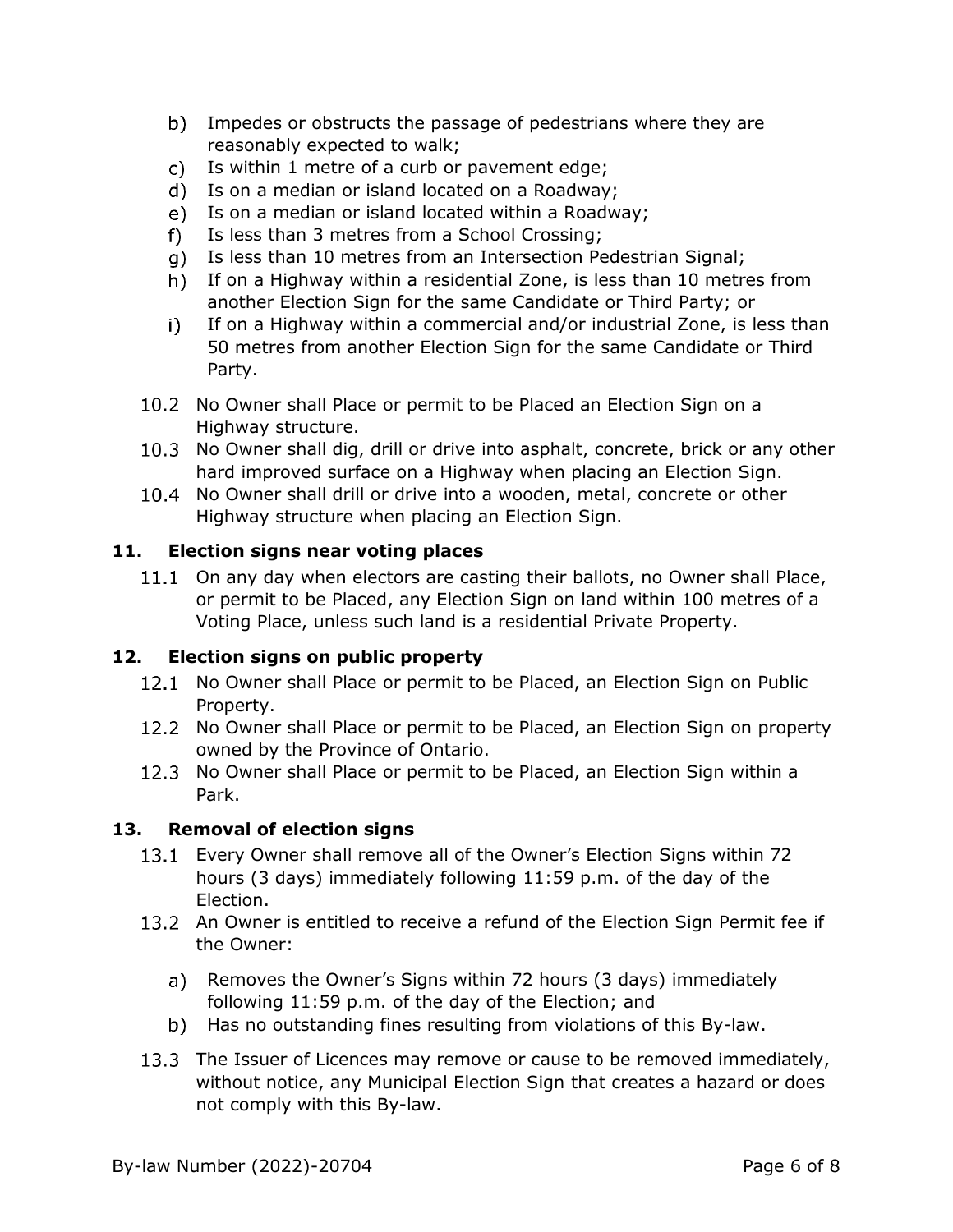- 13.4 The Issuer of Licences may remove or cause to be removed immediately, without notice, any Federal or Provincial Election sign that creates a hazard.
- 13.5 The Issuer of Licences may remove or cause to be removed, with reasonable notice, any Federal or Provincial Election sign that may not create a hazard but does not comply with this By-law.
- 13.6 The Issuer of Licences may recover the expense for the removal of an Election Sign from the Owner of such Sign and may commence proceedings against the Owner to recover such expense.
- 13.7 The Issuer of Licences may, without notice or compensation, destroy or otherwise dispose of Election Signs removed in accordance with this Bylaw or any other Acts.

# **14. Campaign office exemptions**

- 14.1 Despite the foregoing provisions regarding the timing of Placing Election Signs, Election Signs may be erected on a Candidate's Campaign Office once the Candidate has filed their nomination with the City Clerk.
- 14.2 Further, a "Campaign Office" located within a non-residential Zone shall be exempt from Sections 9 and 13 of the Election Sign By-law.

# **15. Administration**

- 15.1 The General Manager of Operations, or their designate, is responsible for the administration of this By-law.
- 15.2 Any Owner seeking an Election Sign Permit shall submit to the City Clerk:
	- a) A completed application form;
	- b) The applicable fee or charge; and
	- Any further applicable information and material required by the City Clerk.
- 15.3 The Issuer of Licences may issue an Election Sign Permit if all applicable requirements are satisfied.
- 15.4 The Election Sign Permit may indicate such particulars as:
	- a) The Owner to whom the Election Sign Permit is issued;
	- b) For each Election Sign to which the Election Sign Permit applies, its permitted size and its permitted location;
	- The date of issuance of the Election Sign Permit; and
	- The voting date in respect of which the Election Sign applies.

## **16. Enforcement**

16.1 This By-law may be enforced by any Municipal By-law Enforcement Officer.

#### **17. Severance**

17.1 If any section or part of a section of this By-law is found by any Court to be illegal or beyond the power of Council to enact, such section or part of